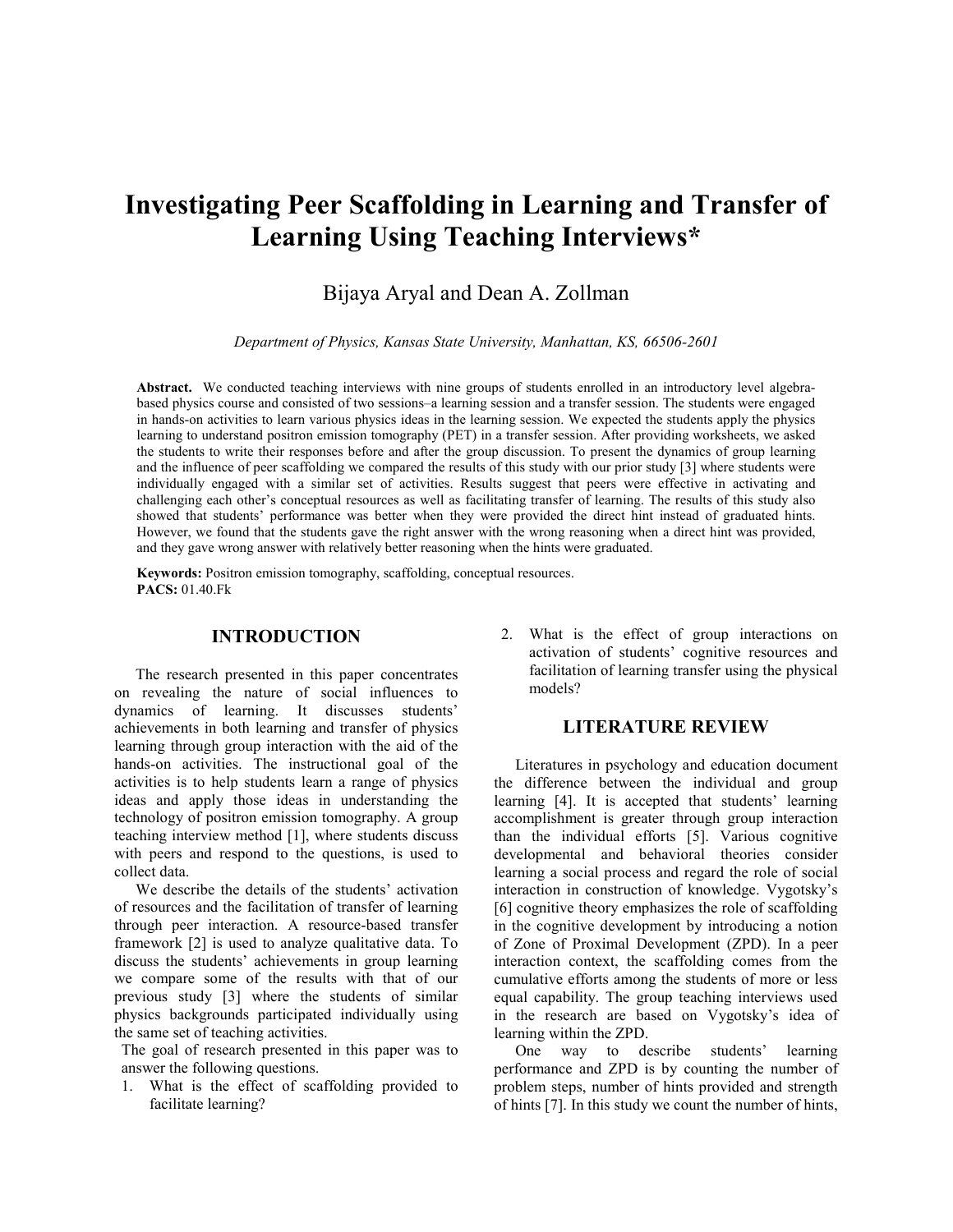problem steps as well as the time required to complete the task to describe students' achievements in learning and transfer of learning.

## METHODOLOGY

The participants of this study were students enrolled in an algebra-based physics course and were exposed to kinematics in their physics course. Nine groups were formed from 21 students (10 females and 11 males). They participated in two sessions of the teaching interview each about one hour long. A peer instruction format [8] was adapted in the interviews with minimal interviewer intervention.

The first session of teaching interview used series of hands-on activities where students learn physics through active engagement. One activity of the session involved the collision carts on a track. A barrier was placed in front of the track so that students were able to see the end of the track but not the location where the carts were released (Figure 1 (a)). They were asked to discuss the location where they started, both qualitatively and quantitatively. Another activity of the first session simulated a series of simulated explosions using the light activity (Figure  $1(b)$ ). The result of each "explosion" produced two light spots on the wall of the cylindrical enclosure. Students were asked to deduce the explosion location that produced the light pulses. Students observed several pairs of lights, recorded the positions of light on a circular graph paper, and noted any pattern or trend in a graph.



Figure 1: Activities used in the teaching interview

The interviewer guided a discussion of general ideas about positron emission tomography (PET) at the beginning of the second session. Students engaged in a series of problems related to the physics PET technology such as building a model of locating the exact position of electron-positron annihilation in a brain. Finally, they were asked to complete activities that enabled them to find the region of a tumor in which the annihilations were occurring.

The interviews were video and audio taped. The data analysis followed most of the steps with Colaizzi's [9] phenomenological analysis technique. Six physics education researchers independently analyzed several samples of interview data for the inter-rater reliability test. An agreement of 67% or above was established among the researchers in different categories.

## RESULTS AND DISCUSSION

## Peer Scaffolding in Learning

#### Expansion of ZPD Through Peer Scaffolding:

In a task of locating hidden events using the cart activity students' performance was categorized into three levels. The students at the 'quantitative' level could use the appropriate variables and put them in an equation to come up with the numerical results. The students at the 'qualitative' level used the appropriate reasoning identifying the correct variables without being able to use the variables in an equation and the students in the 'unsuccessful' group could not come up with a correct reasoning.



Figure 2: Students Performance in Locating Cart Release

Figure 2 indicates that student performance in the group teaching interviews was significantly better than that in individual teaching interviews. During group teaching interviews 11 out of 21 (52%) students were successful in quantitative task, 33% were successful in qualitative and 15% students were not able to use an appropriate reasoning. In our prior study [3] we had conducted the individual teaching interviews with 16 students where 11 students (68.75%) were not successful in making any kind of approach to solve the problem. Only two students (12.5%) were able to complete the task quantitatively and the remaining three students (18.75%) could complete the task with qualitative reasoning successfully.

Students' performance difference in different contexts can be explained on the theoretical basis of Vygotsky's zone of proximal development. The interviewer in the individual interviews scaffolded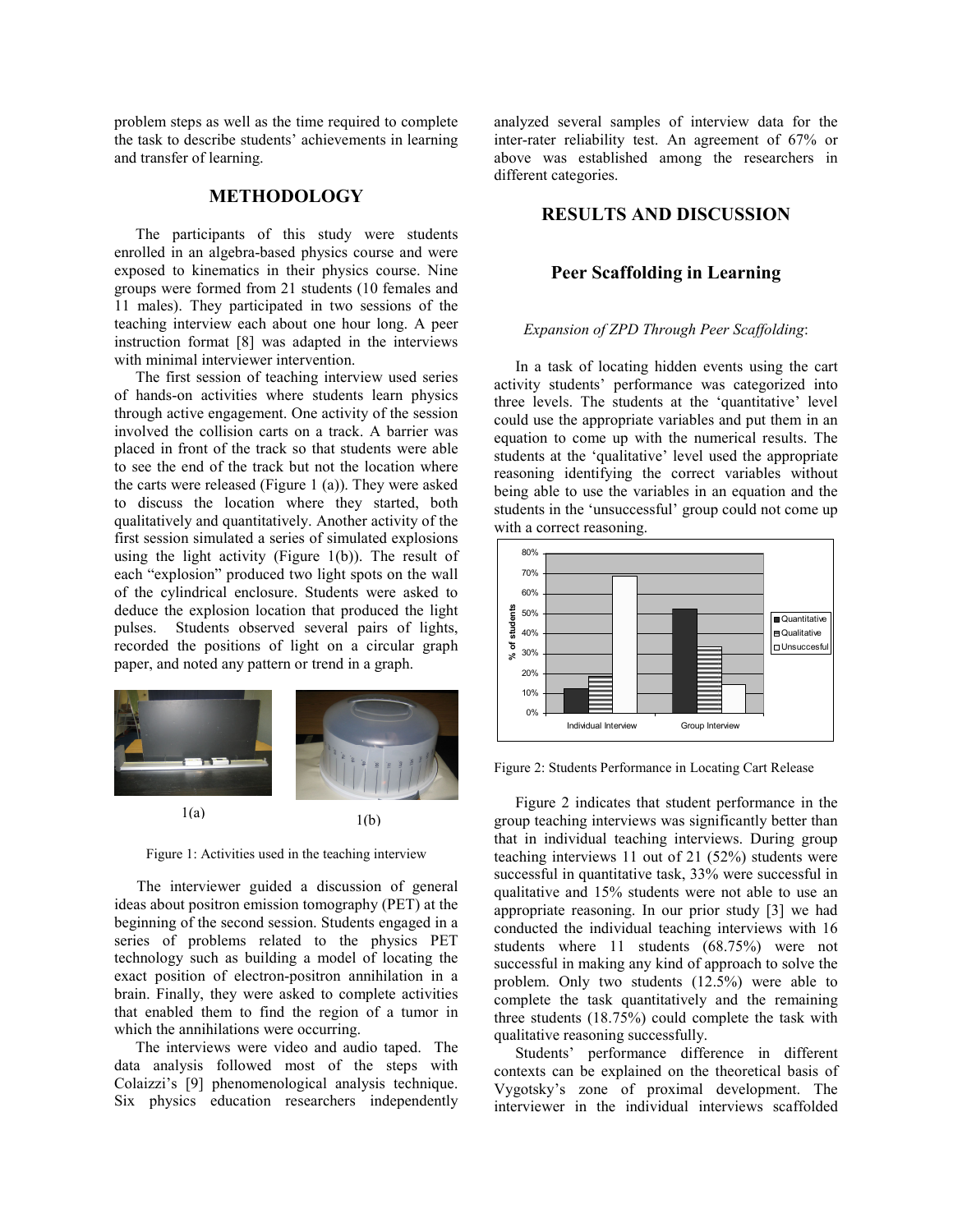almost 69 % of the students to enable them to use appropriate reasoning whereas during the group interviews 72% of the students make appropriate reasoning through peer interaction. More students were successful through peer scaffolding than through interviewer scaffolding to do the quantitative task (53% versus 13%). The students constructed their knowledge socially with the help of others in both the cases the peers were more effective than the interviewer.

#### Activation of Appropriate Reasoning by Peers

Peers were capable of challenging each other's symmetry argument. For example, the students were asked to deduce the location of an explosion that produced lights on the wall of the cylinder. They used symmetry reasoning to predict locations of the hidden events where this type of reasoning was not relevant. This "central tendency" was more prominent during individual teaching interviews. The students who participated in the group interviews also held a similar idea but they changed it easily through peer scaffolding.

Most of the students (87%) who participated individually held the central tendency. Similarly, most of the student groups (7 out of 9 groups) who participated in the group interviews started out with the central tendency but with the completion of their discussion six groups (15 students) did not indicate central tendency. Only three groups (6 students) still had the central tendency.

 In the context of the light activity we expected students to make the association of 'time' with 'location' to find the origin of explosion in the light activity. We noted that students transferred the idea of the cart activity to the light activity to associate 'time' with the 'location'. Six out of nine groups (14 out of 21 students) relied on time to deduce event location in the light activity. Two groups (5 students) relied on intensity of light and the last group (2 students) inferred the location based on the size of the light spot of the wall of the cylinder.

The peer scaffolding was found effective in activation of 'time' resource to locate events. Peer helped to suppress the association of 'location' with 'intensity' through several examples. They helped each other to transfer the idea of the cart activity to facilitate the association of the 'time' with 'location' in the light activity.

## Effect of Sequencing Hints

Students described the cart motion by either associating the cart behavior with kinematics or magnetic terms. Before asking them to describe the motion of the carts they were asked if they had either seen the carts before and if so in what context. Or they were provided information that the carts were magnetic. The association of the carts motion with kinematics idea was dominant (12 out of 16 students) among the students who were asked if they saw the carts before. The association of the cart's motion with magnetic interaction was more popular (12 out of 21 students) among those students who were provided with the information that the carts were magnetic.

It is reasonable to argue that the students activated resources of different domains based on the types of scaffoldings. Activation of students' resources from a prior physics class was facilitated when they were asked if they saw the carts before. On the other hand the information of magnetic carts helped to trigger the students' prior experiences of magnetism, and they associated magnetic interaction with the cart's behavior.

We investigated the effect of direct hint versus indirect graduated hint. Students were asked to describe the least number and direction of gamma rays produced in the electron-positron annihilation process. None of the students applied the idea of momentum conservation themselves when the initial hint was phrased as 'momentum of system is zero' and several hints followed afterwards. To the other groups of students the question in the worksheet was phrased like the following: "When an electron and positron annihilate how many gamma rays in the least should be produced in order to conserve the momentum (hint: momentum of the electron-positron system was zero just before annihilation)". The result was that 15 out of 21 students (72%) of different groups individually came up with the idea immediately and wrote that there must be at least two gamma rays produced in the process to conserve momentum.

#### Peer Scaffolding in Transfer of Learning

We classified types of transfer into four categories. A student group is said to make spontaneous transfer if they correctly answer the PET problems and refer to the physical models immediately during their explanation. If they refer back the physical models upon being asked the basis of their answer, this group of students is considered to exhibit semi-spontaneous transfer. If they are successful in solving the PET problem but make the association of the physical models with the PET problem only after being asked if they had previously seen a similar situation, the students are said to be in non-spontaneous transfer class. They are said to be in no transfer class if they are not successful in their task of the PET problem.